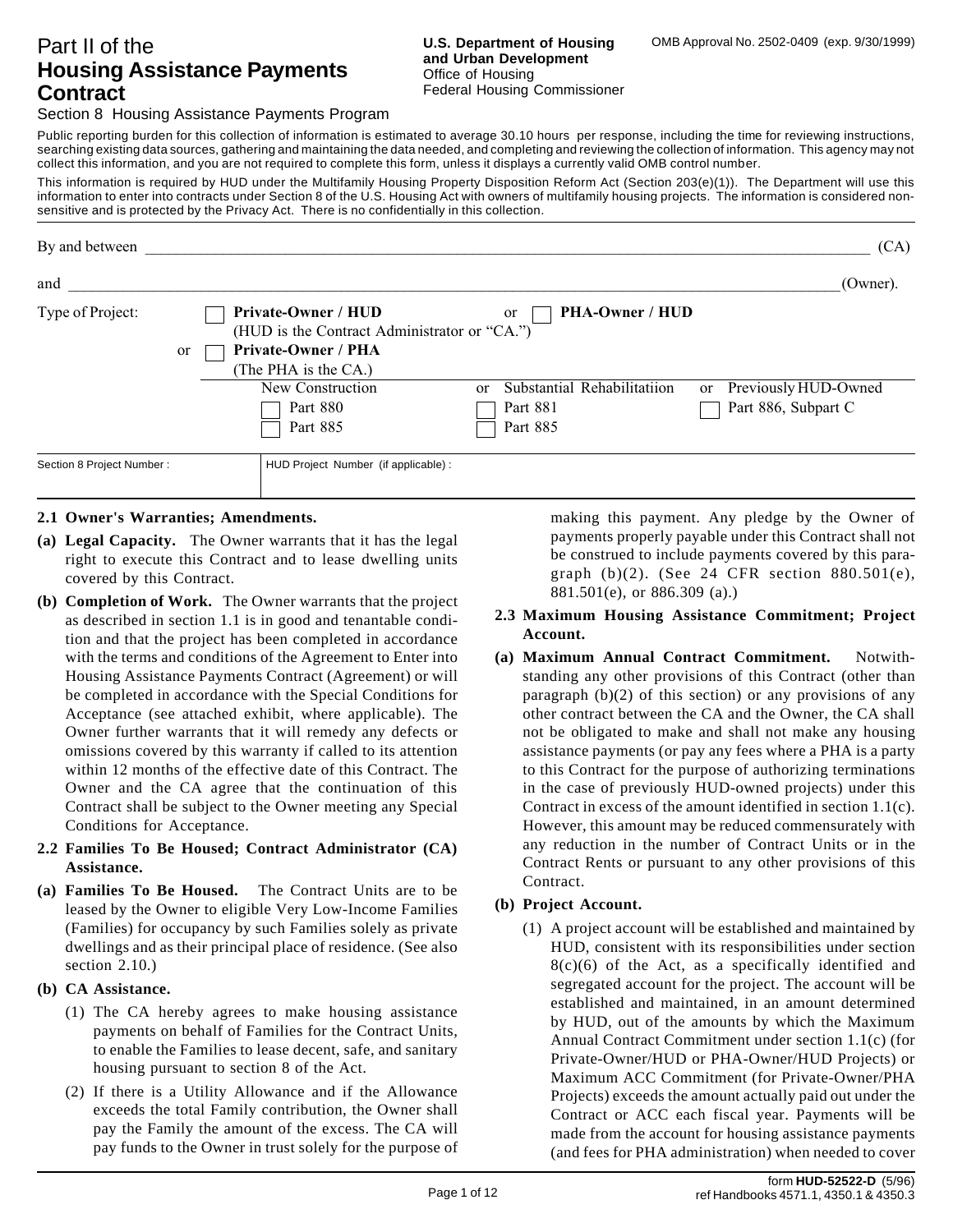increases in Contract Rents or decreases in tenant rents and for other costs specifically approved by the Secretary.

- (2) If funds are available in the project account, the maximum annual contribution payable for any fiscal year will be increased by the amount, if any, as may be required for housing assistance payments (and fees where the CA is a PHA) to cover increases in Contract Rents or decreases in rents payable by Families and other costs approved by HUD.
- (3) Whenever a HUD-approved estimate of the required annual contribution for a fiscal year exceeds the maximum annual commitment and would cause the amount in the project account to be less than 40 percent of the maximum annual commitment, HUD will, within a reasonable period of time, take such additional steps authorized by section 8(c)(6) of the U.S. Housing Act of 1937 as may be necessary to ensure that payments under the Contract and ACC (if applicable) will be adequate to cover increases in Contract Rents and decreases in rents payable by Families, including (as provided in that section of the Act) "the reservation of annual contributions authority for the purpose of amending housing assistance contracts, or the allocation of a portion of new authorizations for the purpose of amending housing assistance contracts."
- (4) Any amount remaining in the account after payment of the last annual contribution with respect to the project shall be applied by HUD in accordance with law.

### **2.4 Housing Assistance Payments To Owners.**

### **(a) Housing Assistance Payments on Behalf of Families.**

- (1) Housing assistance payments shall be paid to the Owner for units under lease for occupancy by Families in accordance with the Contract. The housing assistance payment will cover the difference between the Contract Rent and that portion of the rent payable by the Family as determined in accordance with the HUD-established schedules and criteria.
- (2) The amount of housing assistance payment payable on behalf of a Family and the amount of rent payable by the Family shall be subject to change by reason of changes in Family Income, Family composition, extent of exceptional medical or other unusual expenses or program rules in accordance with the HUD-established schedules and criteria; or by reason of a change in any applicable Utility Allowance approved or required by the CA. Any such change shall be effective as of the date stated in a notification of the change to the Family, which need not be at the end of the Lease term.
- **(b) Vacancies During Rent-Up.** If a Contract Unit is not leased as of the effective date of the Contract (or within 15 days of the effective date of this Contract in the case of previously HUD-owned projects), the Owner is entitled to housing assistance payments in the amount of 80 percent of the Contract Rent for the unit for a vacancy period not exceeding 60 days from the effective date of the Contract, provided that the Owner (1) commenced marketing and otherwise complied with section 2.2(d) of the Agreement, (2) has taken

and continues to take all feasible actions to fill the vacancy, including, but not limited to, contacting applicants on its waiting list, if any, requesting the PHA and other appropriate sources to refer eligible applicants, and advertising the availability of the unit in a manner specifically designed to reach eligible Families, and (3) has not rejected any eligible applicant, except for good cause acceptable to the CA.

- **(c) Vacancies after Rent-Up.** If an eligible Family vacates a unit, the Owner is entitled to housing assistance payments in the amount (except as provided in paragraph (d) of this section) of 80 percent of the Contract Rent for the first 60 days of vacancy if the Owner:
	- (1) Certifies that it did not cause the vacancy by violating the lease, the Contract or any applicable law or by moving a Family to another unit;
	- (2) Notified the CA of the vacancy or prospective vacancy and the reasons for it immediately upon learning of the vacancy or prospective vacancy;
	- (3) Has fulfilled and continues to fulfill the requirements specified in paragraphs  $(b)(1)$ ,  $(2)$ , and  $(3)$  of this section; and
	- (4) Certifies that any eviction resulting in a vacancy was carried out in compliance with section 2.9.
- **(d) Payments for Vacancies after Initial Occupancy in Previously HUD-Owned Projects.** In the case of previously HUD-owned projects, the Owner may receive housing assistance payments for so much of the month in which the Family vacates the unit as the unit remains vacant. Should the unit remain vacant, the Owner may receive from HUD a housing assistance payment in the amount of 80 percent of the Contract Rent for a vacancy period not exceeding an additional month. However, if the Owner collects any of the Family's share of the rent for this period, the payment for the vacancy period must be reduced to an amount which, when added to the Family's payments, does not exceed 80 percent of the Contract Rent. Any such excess shall be reimbursed by the Owner to HUD or as HUD may direct. Paragraphs  $(c)(1)$  through  $(4)$  apply.
- **(e) Vacancies for Longer than 60 Days.** Except for previously HUD-owned projects not requiring substantial rehabilitation, if an assisted unit continues to be vacant after the period specified in paragraph (b), (c) or (d) of this section, the Owner may apply to receive additional payments for the vacancy period in an amount equal to the principal and interest payments required to amortize that portion of the debt service attributable to the vacant unit (see Exhibit 2) for up to 12 additional months for the unit if:
	- (1) The unit was in decent, safe and sanitary condition during the vacancy period for which payments are claimed;
	- (2) The Owner has fulfilled and continues to fulfill the requirements specified in paragraph (b), (c) or (d) of this section, as appropriate; and
	- (3) The Owner has demonstrated to the satisfaction of HUD that: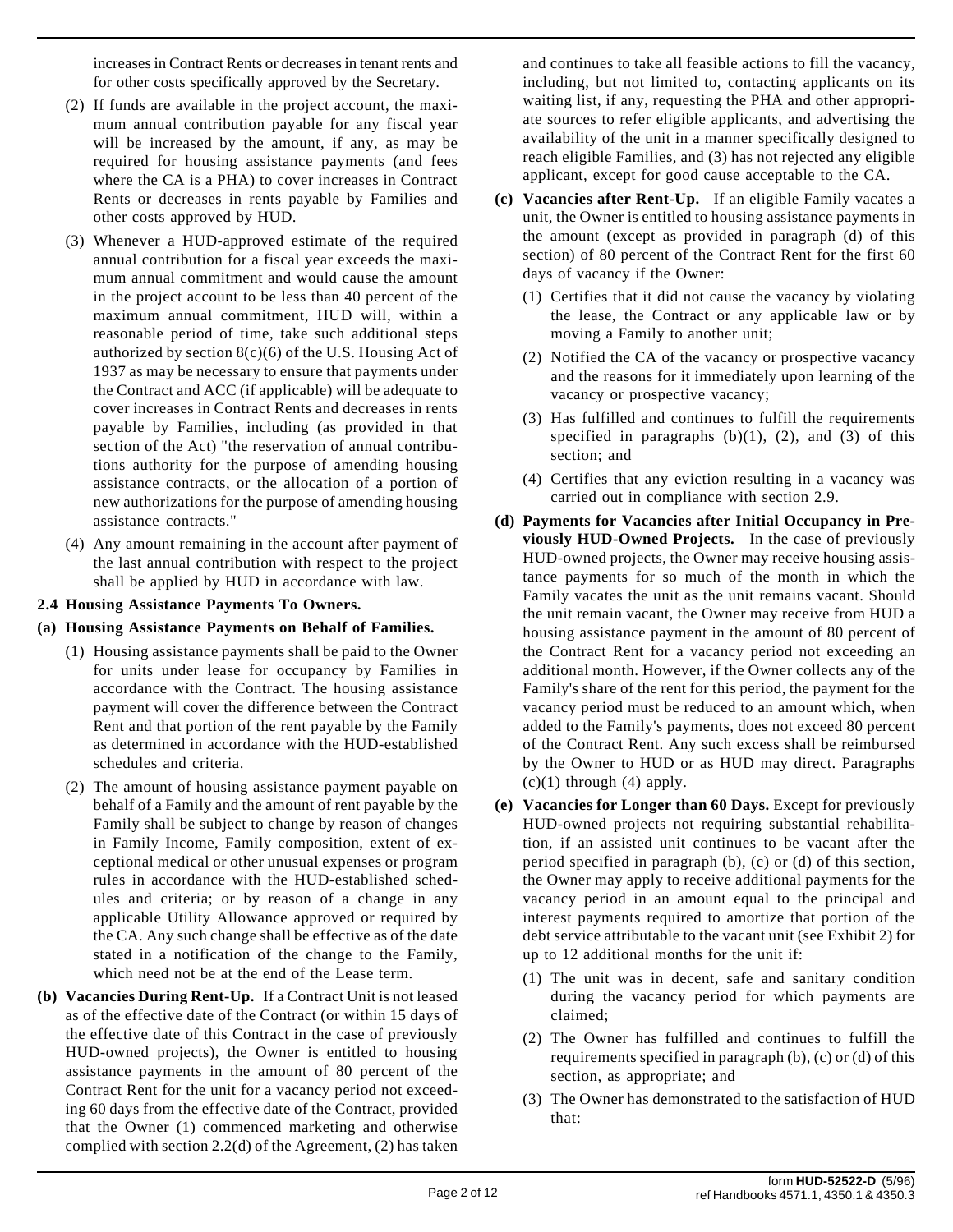- (i) For the period of vacancy, the project is not providing the Owner with revenues at least equal to project expenses (exclusive of depreciation), and the amount of payments requested is not more than the portion of the deficiency attributable to the vacant unit, and
- (ii) The project can achieve financial soundness within a reasonable time.
- **(f) Prohibition of Double Compensation for Vacancies.** The Owner is not entitled to payments for vacant units to the extent it can collect for the vacancy from other sources (such as security deposits, other amounts collected from the Family, payments from the CA under section 2.8(b), and governmental payments under other programs). If the Owner collects any of the Family's share of the rent for a vacancy period in an amount which, when added to the vacancy payment, results in more than the Contract Rent, the excess must be reimbursed as HUD directs.
- **(g) CA Not Obligated for Family Rent.** The CA has not assumed any obligation for the amount of rent payable by any Family or the satisfaction of any claim by the Owner against any Family other than in accordance with section 2.8(b) of this Contract. The financial obligation of the CA is limited to making housing assistance payments on behalf of Families in accordance with this Contract.

#### **(h) Owner's Monthly Requests for Payments.**

- **(1**) The Owner shall submit monthly requests to the CA or as directed by the CA for housing assistance payments. Each request shall set forth: (i) the name of each Family and the address and/or number of the unit leased by the Family; (ii) the address and/or the number of each unit, if any, not leased to Families for which the Owner is claiming payments; (iii) the Contract Rent as set forth in Exhibit 1 for each unit for which the Owner is claiming payments; (iv) the amount of rent payable by the Family leasing the unit (or, where applicable, the amount to be paid the Family in accordance with section  $2.2(b)(2)$ ; and (v) the total amount of housing assistance payments requested by the Owner.
- (2) Each of the Owner's monthly requests shall contain a certification by it that to the best of its knowledge and belief (i) the dwelling units are in decent, safe, and sanitary condition, (ii) all the other facts and data on which the request for funds is based are true and correct, (iii) the amount requested has been calculated in accordance with the provisions of this Contract and is payable under the Contract, (iv) none of the amount claimed has been previously claimed or paid under this Contract, and (v) the Owner has not received and will not receive any payments or other consideration from the Family, the PHA, HUD, or any other public or private source for the unit beyond that authorized in this Contract and the lease.
- (3) If the Owner has received an excessive payment, the CA (or HUD where the CA is a PHA), in addition to any other rights to recovery, may deduct the amount from any subsequent payment or payments.
- (4) The Owner's monthly requests for housing assistance payments are subject to penalty under 18 U.S.C. 1001, which provides, among other things, that whoever knowingly and willfully makes or uses a document or writing containing any false, fictitious, or fraudulent statement or entry, in any matter within the jurisdiction of any department or agency of the United States, shall be fined not more than \$10,000 or imprisoned for not more than five years, or both.
- **(i) Payments to Trustee by PHA Where It Is the Lender.** (See section 1.4 for applicability of this paragraph.) The amount of the housing assistance payment determined in accordance with the provisions of this Contract, up to the amount of the mortgage repayments due the PHA from the Owner pursuant to the mortgage loan made by the PHA for the project, shall be credited to the Owner and transferred monthly by the PHA from the account maintained under the General Depository Agreement pursuant to the ACC to the trustee under the note or bond resolution of the PHA under which the notes or bonds to provide the mortgage loan were issued. Any amount of the housing assistance payment in excess of such credit shall be paid by the PHA directly to the Owner.

#### **2.5 Maintenance, Operation and Inspection.**

**(a) Maintenance and Operation.** The Owner agrees to maintain and operate the Contract Units, unassisted units, if any, and related facilities to provide decent, safe, and sanitary housing including the provision of all the services, maintenance and utilities set forth in section 1.1(e). The Owner also agrees to comply with the lead-based paint regulations at 24 CFR Part 35. If the CA determines that the Owner is not meeting one or more of these obligations, the CA shall have the right to take action under section 2.21(b).

### **(b) Inspection.**

- (1) Prior to occupancy of any Contract Unit by a Family, the Owner and the Family shall inspect the unit and both shall certify, on forms prescribed or approved by the CA, that they have inspected the unit and have determined it to be decent, safe, and sanitary in accordance with the criteria provided in the forms. The Owner shall keep copies of these reports on file for at least three years.
- (2) The CA shall inspect or cause to be inspected the Contract Units and related facilities at least annually and at such other times (including prior to initial occupancy and rerenting of any unit) as may be necessary to ensure that the Owner is meeting its obligation to maintain the units in decent, safe, and sanitary condition including the provision of the agreed-upon utilities and other services. The CA shall take into account complaints by occupants and any other information coming to its attention in scheduling inspections and shall notify the Owner and the Family of its determination.
- **(c) Units Not Decent, Safe, and Sanitary.** If the CA notifies the Owner that it has failed to maintain a dwelling unit in decent, safe, and sanitary condition and the Owner fails to take corrective action within the time prescribed in the notice, the CA may exercise any of its rights or remedies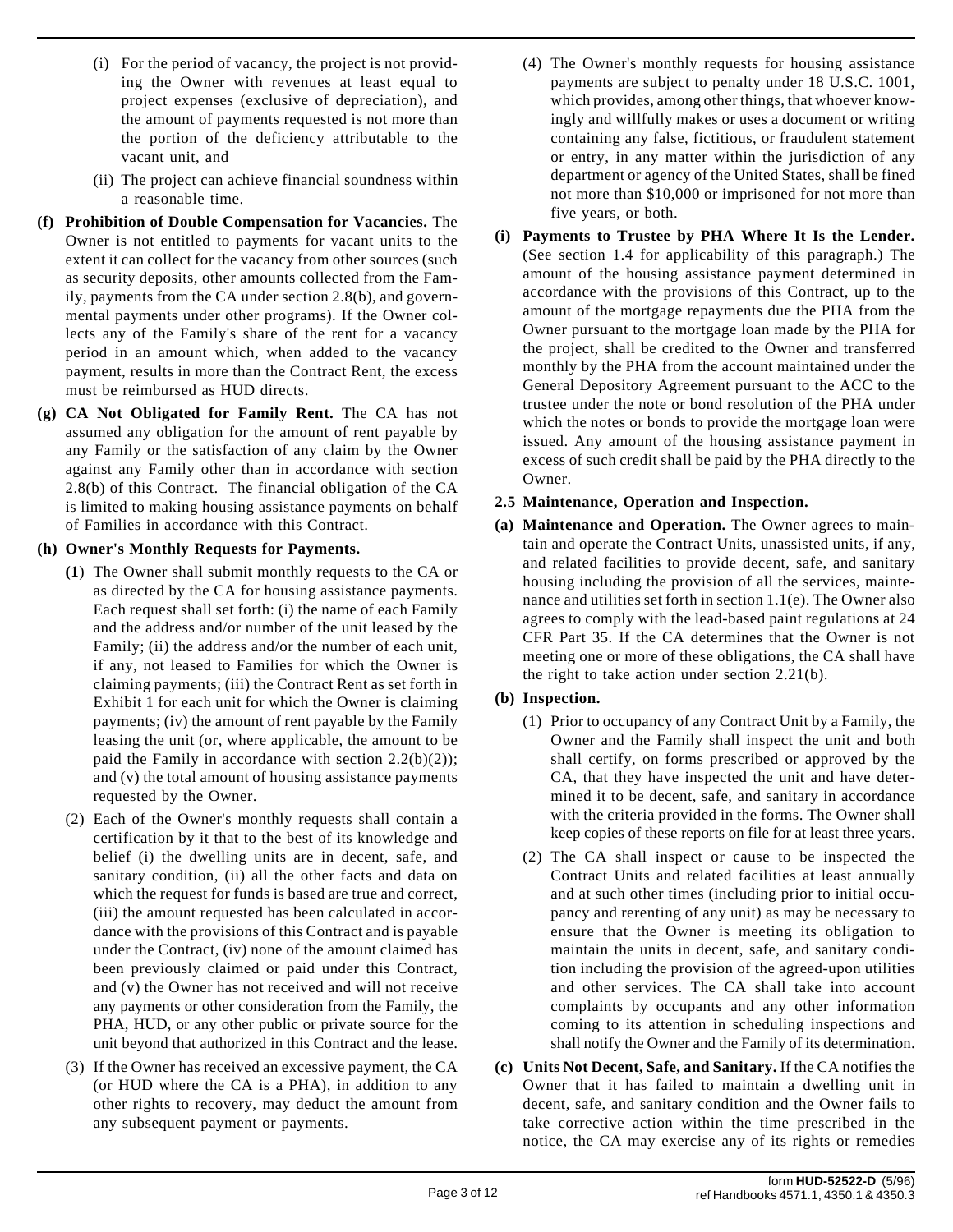under the Contract, including reduction or suspension of housing assistance payments, even if the Family continues to occupy the unit. If, however, the Family wishes to be rehoused in another dwelling unit with section 8 assistance and the CA does not have other section 8 funds for such purposes, the CA may use the abated housing assistance payments for the purpose of rehousing the Family in another dwelling unit. If the Family continues to occupy the unit, it will do so in accordance with the terms of its lease, including the termination date and amount of rent payable by the Family.

- **(d) Notification of Abatement.** Any reduction or suspension of housing assistance payments shall be effective as provided in written notification to the Owner. The Owner shall promptly notify the Family of any such abatement.
- **(e) Overcrowded and Underoccupied Units.** Where the CA determines a unit is larger or smaller than appropriate for an eligible Family, the Owner agrees to correct the situation in accordance with HUD regulations and requirements in effect at the time of the determination.

### **2.6 Financial Requirements.**

- **(a) Submission of Financial and Operating Statements.** The Owner must submit to the CA:
	- (1) Within 60 days after the end of each fiscal year of the project, financial statements for the project audited by an Independent Public Accountant in the form required by HUD, and
	- (2) Other statements as to project operation, financial conditions and occupancy as HUD may require pertinent to administration of the Contract and monitoring of project operations.
- **(b) Use of Project Funds.** (Not applicable to Partially Assisted or Previously HUD-Owned Projects.)
	- (1) Project funds must be used for the benefit of the project, to make mortgage payments, to pay operating expenses, to make required deposits to the replacement reserve in accordance with paragraph (c) of this section and to provide distributions to the Owner as provided in paragraph (d). To the extent HUD determines that project funds are more than needed for these purposes, the surplus project funds must be deposited with the mortgagee or other HUD-approved depository in an interestbearing residual receipts account. Withdrawals from this account will be made only with the approval of HUD and for project purposes, including the reduction of housing assistance payments. Upon termination of the Contract, any excess funds must be remitted to HUD.
	- (2) In the case of HUD-insured projects, the provisions of this paragraph (b) will apply instead of the otherwise applicable mortgage insurance requirements, except in the case of partially assisted or previously HUD-owned, insured projects which are subject to the applicable mortgage insurance requirements.
- **(c) Replacement Reserve.** (Not applicable to Partially Assisted or Previously HUD-Owned Projects.)
	- (1) The Owner shall establish and maintain a replacement

reserve in an interest-bearing account to aid in funding extraordinary maintenance and repair and replacement of capital items in accordance with applicable regulations.

- (i) The obligation of the Owner to deposit into the replacement reserve shall commence upon the effective date of the Contract. For staged projects, the obligation shall commence on a pro rata basis for units in each stage on the effective date of the Contract for that stage. The amount of the deposit to the replacement reserve will be adjusted each year by the amount of the automatic annual adjustment factor. See 24 CFR Part 888.
- (ii) The reserve must be built up to and maintained at a level determined by HUD to be sufficient to meet projected requirements. Should the reserve achieve that level, the rate of deposit to the reserve may be reduced with the approval of HUD.
- (iii) All earnings including interest on the reserve must be added to the reserve.
- (iv) Funds will be held by the mortgagee or trustee for the bondholders, and may be drawn from the reserve and used only in accordance with HUD guidelines and with the approval of, or as directed by, HUD.
- (2) In the case of HUD-insured projects, the provisions of this paragraph (c) will apply instead of the otherwise applicable mortgage insurance requirements, except in the case of partially-assisted or previously HUD-owned, insured projects which are subject to the applicable mortgage insurance requirements.
- **(d) Limitation on Distributions.** (Paragraph (d)(2)-(4) are not applicable to Small, Partially Assisted or Previously HUD-Owned Projects.)
	- (1) Nonprofit owners are not entitled to distributions of project funds.
	- (2) For the life of the Contract, project funds may only be distributed to profit-motivated owners at the end of each fiscal year of project operation following the effective date of the Contract after all project expenses have been paid, or funds have been set aside for payment, and all reserve requirements have been met. The first year's distribution may not be made until cost certification, where applicable, is completed. Distributions may not exceed the following maximum returns:
		- (i) For projects for elderly families, the first year's distribution will be limited to 6 percent on equity. HUD may provide for increases in subsequent years' distributions in accordance with applicable HUD regulations and requirements.
		- (ii) For projects for nonelderly families, the first year's distribution will be limited to 10 percent on equity. HUD may provide for increases in subsequent years' distributions in accordance with applicable HUD regulations and requirements.
	- (3) For the purpose of determining the allowable distribution, an Owner's equity investment shall be computed in accordance with HUD regulations and requirements.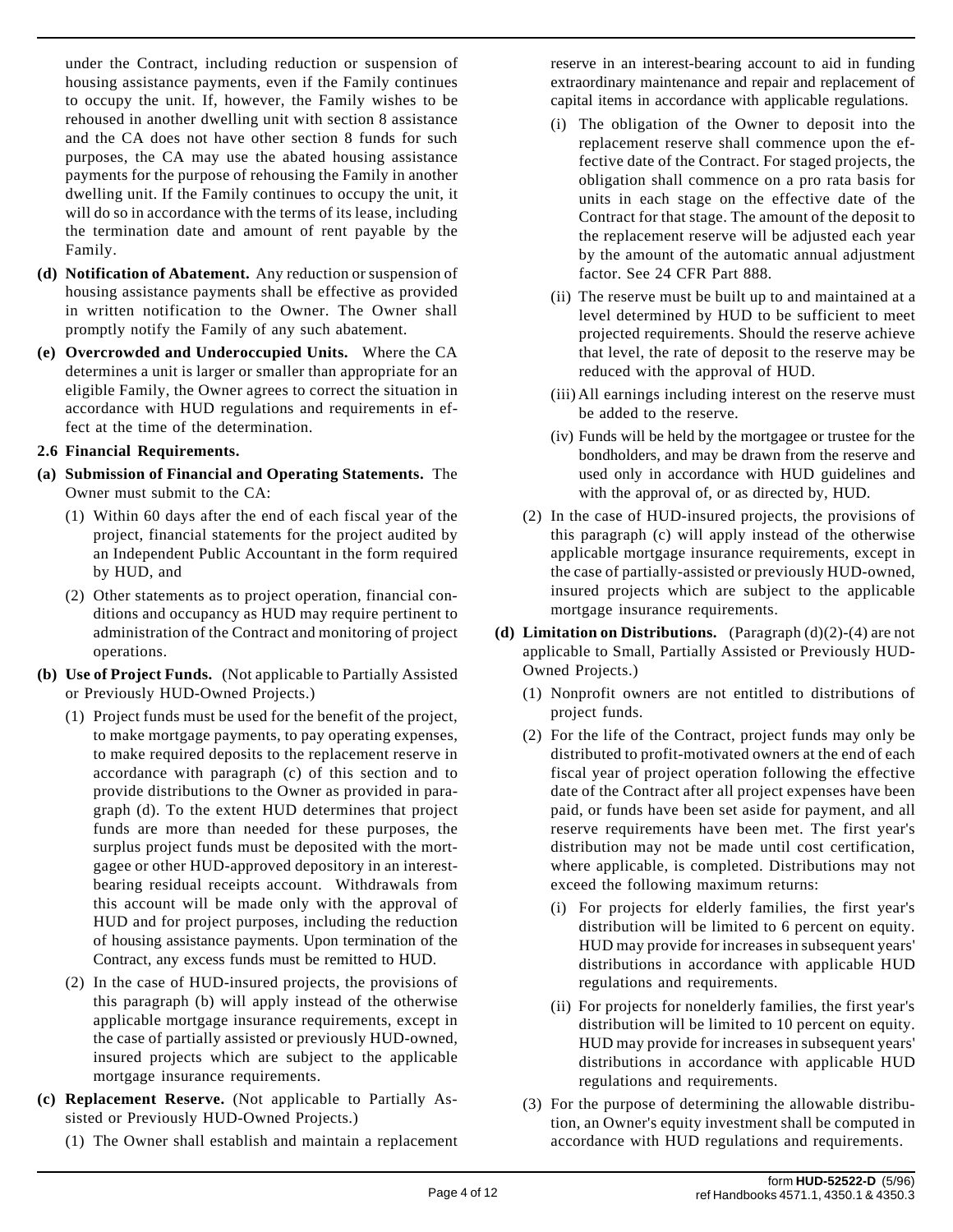- (4) Any short-fall in return may be made up from surplus project funds (see paragraph  $(b)(1)$ ) in future years.
- (5) In the case of HUD-insured projects, the provisions of this section will apply instead of the otherwise applicable mortgage insurance program regulations, except in the case of small, partially assisted or previously HUD-owned, insured projects which are subject to the applicable mortgage insurance regulations.

# **2.7 Rent Adjustments.**

(Paragraphs (b), (c) and (d) of this section are not applicable to Section 202 projects; instead, paragraph (e) will apply.)

**(a) Funding of Adjustments.** Housing Assistance payments will be made in amounts commensurate with Contract Rent adjustments under this section up to the maximum amount authorized under section 2.3(a) of this Contract.

### **(b) Annual Adjustments.**

- (1) Upon request from the Owner to the CA, Contract Rents will be adjusted on the anniversary date of the Contract in accordance with 24 CFR 888 and this Contract. See, however, paragraph (d).
- (2) In the case of previously HUD-owned projects, the Contract Rents shall be adjusted in accordance with 24 CFR 886, Subpart C and this Contract.
- (3) Contract Rents may be adjusted upward or downward, as may be appropriate; however, in no case shall the annual adjustment result in Contract Rents less than the Contract Rents on the effective date of the Contract.
- **(c) Special Additional Adjustments.** Special additional adjustments shall be granted, when approved by HUD, to reflect increases in the actual and necessary expenses of owning and maintaining the Contract Units which have resulted from substantial general increases in real property taxes, utility rates, assessments, and utilities not covered by regulated rates. The Owner must demonstrate that such general increases have caused increases in the Owner's operating costs which are not adequately compensated for by annual adjustments. The Owner shall submit to HUD supporting data, financial statements and certifications which clearly support the increase. See, however, paragraph (d).
- **(d) Overall Limitation.** Notwithstanding any other provision of this Contract, adjustments after Contract execution or cost certification, where applicable, shall not result in material differences between the rents charged for assisted and comparable unassisted units, as determined by HUD; except to the extent that the differences existed with respect to the Contract Rents set at Contract execution or cost certification, where applicable.
- **(e) Contract Rent Adjustments for Section 202 Projects.** Contract Rents shall automatically be adjusted whenever a HUD-approved rent increase, as provided under the Regulatory Agreement, takes effect, and the HUD-approved rents shall become the new Contract Rents.
- **(f) Incorporation of Rent Adjustment.** Any adjustment in Contract Rents shall be incorporated into Exhibit 1 by a dated addendum to the exhibit establishing the effective date of the adjustment.

## **(g) Adjustment of Contract Rents Based on Cost Certification.** (See section 1.4 for applicability of this paragraph.)

- (1) Submission by Owner. Within 60 days after HUD accepts the project (or accepts the last stage, where applicable), or any extensions approved by HUD for good cause, the Owner will certify the actual costs estimated in the Final Proposal or Purchase and Use Plan of the replacement cost, operating expenses, income, and debt service, and submit a cost certification including the certificate of an Independent Public Accountant to HUD in the manner and form prescribed by HUD, based on the following guidelines:
	- (i) Projects which involve HUD direct loans or mortgage insurance will be subject to the cost certification requirements of the applicable program;
	- (ii) For projects not insured by HUD, a simplified form of cost certification as prescribed by HUD will be completed and submitted.
- (2) HUD Review. Cost certifications will be subject to review by HUD. As part of this review, the Owner and/ or contractor may be required to submit additional documentation.
- (3) Reduction of Contract Rents. If the Owner's certified costs provided in accordance with paragraph  $(g)(1)$  of this section, as approved by HUD, are less than the cost estimates provided in the Final Proposal or Purchase and Use Plan, the Contract Rents will be reduced accordingly.
- (4) Reduction of Maximum Annual Commitment. If the Contract Rents are reduced pursuant to paragraph (g)(3) of this section, the maximum annual Contract commitment (and the maximum ACC commitment, in the case of Private-Owner/PHA projects) will be reduced. If Contract Rents are reduced based on certification after Contract execution, any overpayment since the effective date of the Contract will be recovered from the Owner by the CA.
- **(h) Adjustment of Contract Rents to Reflect Actual Cost of Tax Exempt Obligations Issued by a Participating State Agency Not Subject to Part 811.** (See section 1.4 for applicability of this paragraph.) After the project is permanently financed, the financing agency shall submit a certification to HUD specifying the actual financing terms. If the actual debt service to the Owner under the permanent financing is lower than the anticipated debt service on which the Contract Rents were based, the initial Contract Rents or the Contract Rents then in effect shall be reduced commensurately and the amount of savings credited to the project account. The maximum annual Contract commitment (and the maximum annual ACC commitment, in the case of Private-Owner/PHA projects) will not be reduced.
- **(i) Adjustment of Contract Rents to Reflect Actual Cost for Projects Subject to Part 811.** (See section 1.4 for applicability of this paragraph.)
	- (1) Submission by Owner and Financing Agency. The Owner and the financing agency shall submit certified statements as to the financing and other costs as required by Part 811 prior to final endorsement. Based on the certified state-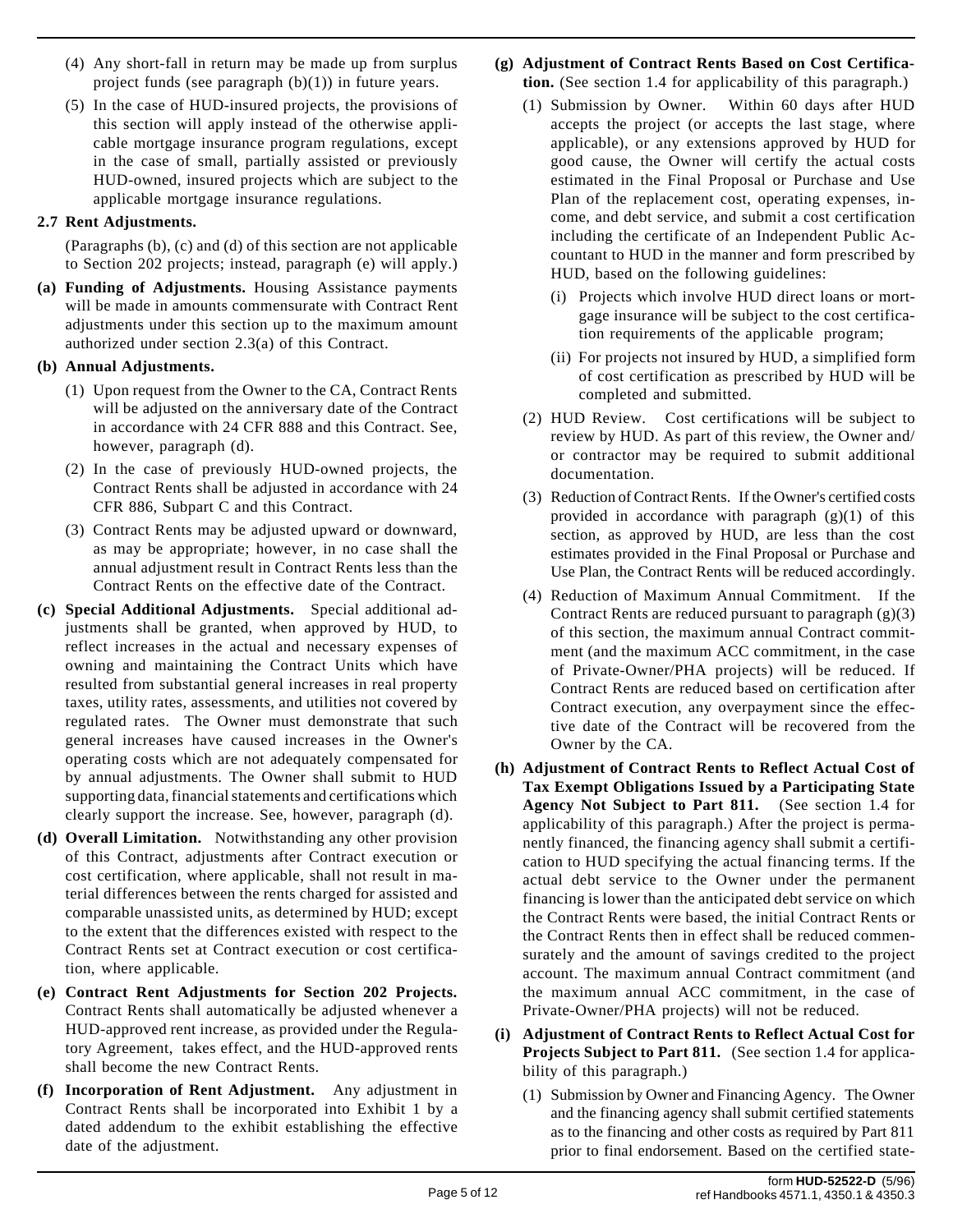ments, HUD will determine whether any reduction in initial Contract Rents is required under Part 811. Promptly after HUD notification, the Owner and the financing agency agree to amend the Contract to reduce the initial Contract Rents to the extent required by HUD. See sections 2.3(b)(5) and (6) of the Agreement, as appropriate.

- (2) Reduction of Maximum Annual Commitment. If the Contract Rents are reduced pursuant to paragraph (i)(1) of this section, the maximum annual Contract commitment (and the maximum ACC commitment, in the case of Private-Owner/PHA projects) will be reduced. If Contract Rents are reduced based on certification after Contract execution, any overpayment since the effective date of the Contract will be recovered from the Owner by the CA.
- **(j) Adjustment of Contract Rents Due to Property Tax Exemption or Similar Savings.** The Contract Rents may be reduced to reflect real property tax exemption or similar savings where the initial Contract Rents were approved on the assumption that the project would not receive the benefit of tax abatement or similar savings. The Owner agrees to notify the CA in the event such a project begins to receive such an exemption or similar savings so that the initial Contract Rents or the Contract Rents then in effect may be reduced.
- **2.8 Marketing and Leasing of Units.**
- **(a) Compliance with Equal Opportunity Requirements.** Marketing of units and selection of Families by the Owner shall be in accordance with the Owner's HUD-approved Affirmative Fair Housing Marketing Plan (if required), shown as an exhibit, and with all regulations relating to fair housing advertising. Projects shall be managed and operated without regard to race, color, religion, creed, sex, handicap, familial status or national origin and in the case of previously HUD-owned projects in accordance with the tenant selection factors shown as Exhibit 6.
- **(b) Security Deposits.** The Owner agrees to comply with applicable section 8 regulations and other requirements, as revised from time to time, regarding security deposits and to comply with all State and local law.
- **(c) Eligibility, Selection and Admission of Families.**
	- (1) Except for those Families in previously HUD-owned projects determined by HUD at the time of the sale of the project to be eligible for section 8, the Owner shall be responsible for determination of eligibility of applicants, selection of Families from among those determined to be eligible, computation of the amount of housing assistance payments on behalf of each selected Family and of total Family contributions and recordkeeping in accordance with applicable HUD regulations and requirements.
	- (2) The Owner shall not charge any applicant or assisted Family any amount in excess of the total Family contribution except as authorized by HUD.
	- (3) In renting of the Contract Units, the Owner must lease them to Very Low-Income Families (determined in

accordance with HUD established schedule and criteria). Exceptions may be made and the units leased to Lower Income Families under such circumstances as where the project viability is being endangered by the lack of sufficient number of potential applicants who are Very Low-Income Families, but only after the prior approval of HUD. See 24 CFR Part 813.

- (4) The Lease entered into between the Owner and each selected Family shall be on the form of Lease approved by HUD.
	- (5) (i) The Owner shall make a reexamination of Family income, composition, and the extent of medical or other unusual expenses incurred by the Family at least as often as required by HUD regulations or other requirements, and appropriate redeterminations shall be made by the Owner of the amount of Family contribution and the amount of housing assistance payment, all in accordance with applicable HUD regulations and requirements.
	- (ii) If a Family reports a change in income or other circumstances that would result in a decrease of total Family contribution between regularly scheduled reexaminations, the Owner, upon receipt of verification of the change, must promptly make appropriate adjustments in the total Family contribution. The Owner may require in its lease that Families report increases in income or other changes between scheduled reexaminations.
	- (iii) A Family's eligibility for housing assistance payments continues until its total Family contribution equals the total housing expense for the unit it occupies. The termination of eligibility at this point will not affect the Family's other rights under the lease nor preclude resumption of payments as a result of later changes in income or other circumstances during the term of this Contract.
- (6) Where fewer than 100 percent of the units in the project are covered by this Contract, assisted Families shall be dispersed throughout. At initial rent-up, the Owner shall lease the units identified in Exhibit 1 to eligible Families. Thereafter, the Owner may lease other units of appropriate size and type to eligible Families in accordance with Exhibit 1. For projects with units for both elderly and non-elderly Families, the respective family types may be grouped together.
- (7) The Owner shall maintain as confidential all information relating to section 8 applicants and assisted Families, the disclosure of which would constitute an unwarranted invasion of personal privacy.
- **(d) Rent Redetermination after Adjustment in Utility Allowance.** In the event that the Owner is notified of a CA determination approving or requiring an adjustment in the Utility Allowance applicable to any of the Contract Units, the Owner shall promptly make a corresponding adjustment in the amount of rent to be paid by the affected Families and the amount of housing assistance payments.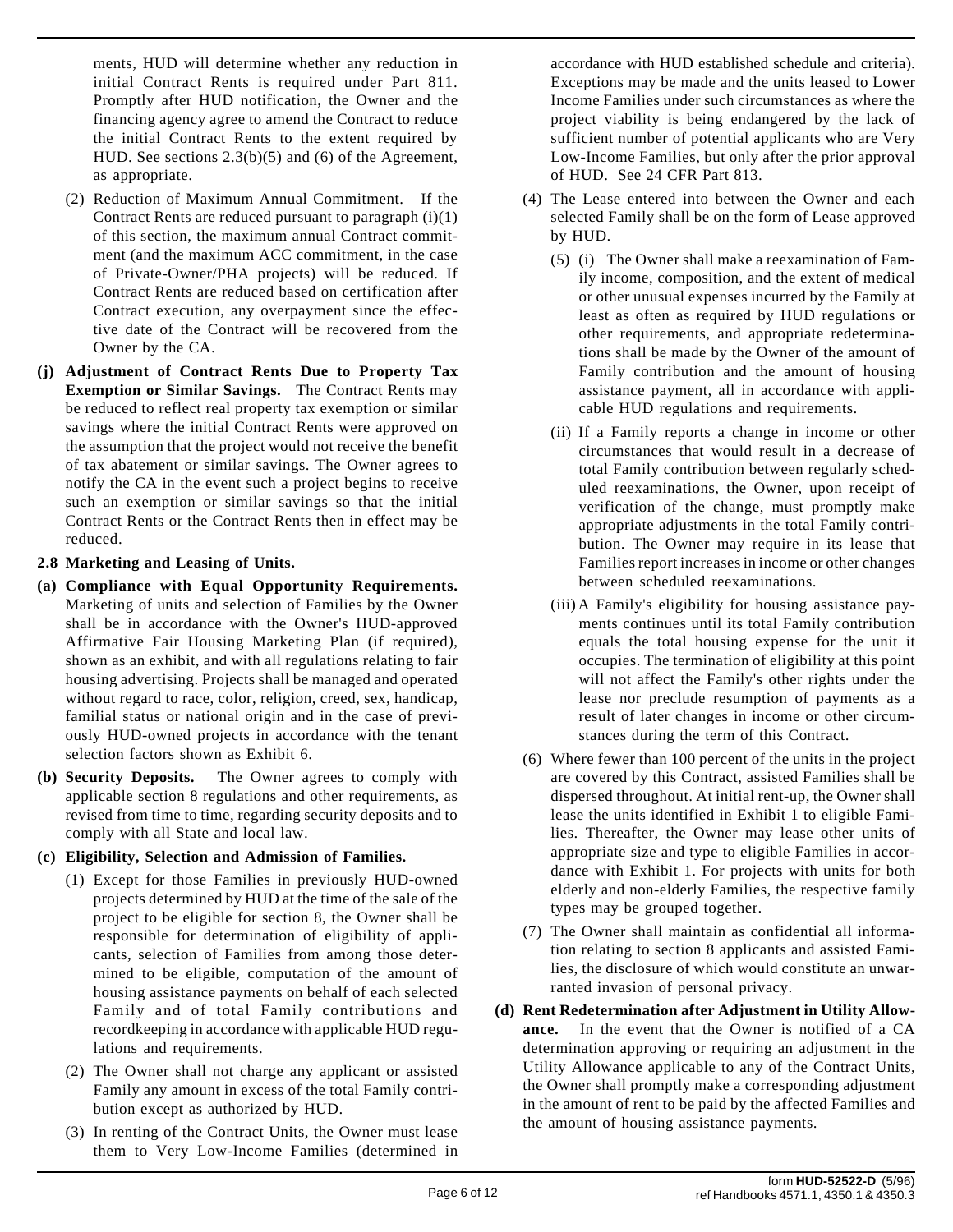- **(e) Processing of Applications and Complaints.** The Owner shall process applications for admission, notifications to applicants, and complaints by applicants in accordance with applicable HUD and PHA regulations and requirements and shall maintain records and furnish such copies or other information as may be required by HUD or the PHA.
- **(f) Review: Incorrect Payments.** In making housing assistance payments to Owners, the PHA or HUD will review the Owner's determinations under this section. If as a result of this review, or other reviews, audits or information received by the PHA or HUD at any time, it is determined that the Owner has received improper or excessive housing assistance payments, the PHA or HUD shall have the right to deduct the amount of such overpayments from any amounts otherwise due the Owner, or otherwise effect recovery.

#### **2.9 Termination of Tenancy or Section 8 Assistance by the Owner.**

The Owner agrees not to terminate any tenancy of or assistance on behalf of an assisted Family except in accordance with all HUD regulations and other requirements, in effect at the time of the termination, and any State and local law.

### **2.10 Reduction of Number of Units for Failure to Lease to Eligible Families.**

- **(a) Limitation on Leasing to Ineligible Families.** Except in the case of previously HUD-owned projects, the Owner may not at any time during the term of this Contract lease more than 10 percent of the assisted units in the project to families which are ineligible under section 8 requirements at initial occupancy without the prior approval of HUD. Failure on the part of the Owner to comply with this prohibition is a violation of the Contract and grounds for all available legal remedies, including specific performance of the Contract, suspension or debarment from HUD programs and reduction of the number of units under the Contract, as set forth in paragraph (b) of this section. (See also section 2.21.)
- **(b) Reduction for Failure to Lease to Eligible Families— New and Rehab Projects.** If, at any time beginning six months after the effective date of the Contract, the Owner fails for a continuous period of six months to have at least 90 percent of the assisted units leased or available for leasing by Families eligible under section 8 requirements at initial occupancy, HUD (or the PHA at the direction of HUD, as appropriate) may, on at least 30 days' notice, reduce the number of units covered by the Contract. HUD or the PHA may reduce the number of units to the number of units actually leased or available for leasing plus 10 percent (rounded up). This reduction, however, will not be made if the failure to lease units to eligible Families is permitted in writing by HUD under paragraph (a) of this section.
- **(c) Reduction—Previously HUD-Owned Projects.** If, at any time beginning six months after the effective date of the Contract, the Owner fails for a continuous period of six months to have all of the assisted units leased or available for leasing by Families eligible under section 8 requirements at initial occupancy, HUD may, on 30 calendar days' notice, reduce the number of Contract units to not less than the number of Contract units under lease, plus 10 percent of

such number if the number is 10 or more, rounded up. Failure by the Owner to make a reasonable effort to lease the units to eligible Families shall be a violation of the Contract and grounds for all legal remedies including those specified in paragraph (a) and section 2.21.

- **(d) Restoration.** HUD will agree to an amendment of the ACC or the Contract, as appropriate, to provide for subsequent restoration of any reduction made pursuant to paragraph (b) or (c) of this section if:
	- (1) HUD determines that the restoration is justified by demand,
	- (2) The Owner otherwise has a record of compliance with its obligations under the Contract, and
	- (3) Contract authority is available. (HUD will take such steps authorized by section  $8(c)(6)$  of the Act as may be necessary to carry out its agreement.

## **2.11 Nondiscrimination.**

- **(a) General.** The Owner shall not in the selection of Families, in the provision of services, or in any other manner, discriminate against any person on the grounds of race, color, creed, religion, sex, handicap, familial status, or national origin.
- **(b) Members of Certain Classes.** The Owner shall not automatically exclude anyone from participation in, or deny anyone the benefits of, the Housing Assistance Payments Program because of membership in a class, such as unmarried mothers, recipients of public assistance, and handicapped persons.
- **(c) The Fair Housing Act.** The Owner shall comply with all requirements imposed by the Fair Housing Act, which prohibits discrimination in the sale, rental, financing and advertising of housing on the basis of race, color, religion, sex, handicap, familial status, or national origin, and any related rules and regulations.
- **(d) Title VI of the Civil Rights Act of 1964 and Executive Order 11063.** The Owner shall comply with all requirements imposed by Title VI of the Civil Rights Act of 1964, 42 U.S.C. 2000d. **et seq.**; the HUD Regulations issued thereunder, 24 CFR, Subtitle A, Part 1; the HUD requirements pursuant to these regulations; and Executive Order 11063 and any regulations and requirements issued thereunder, to the end that, in accordance with that Act, Executive Order 11063, and the regulations and requirements of HUD, no person in the United States shall, on the grounds of race, color, creed, or national origin, be excluded from participation in, or be denied the benefits of, the Housing Assistance Payments Program, or be otherwise subjected to discrimination. This provision is included pursuant to the regulations of HUD, 24 CFR, Subtitle A, Part 1 issued under Title VI of the Civil Rights Act of 1964, HUD regulations issued pursuant to Executive Order 11063 and the HUD requirements pursuant to the regulations. The obligation of the Owner to comply therewith inures to the benefit of the United States of America, HUD, and the PHA (where the CA is a PHA), any of which shall be entitled to invoke any remedies available by law to redress any breach or to compel compliance by the Owner.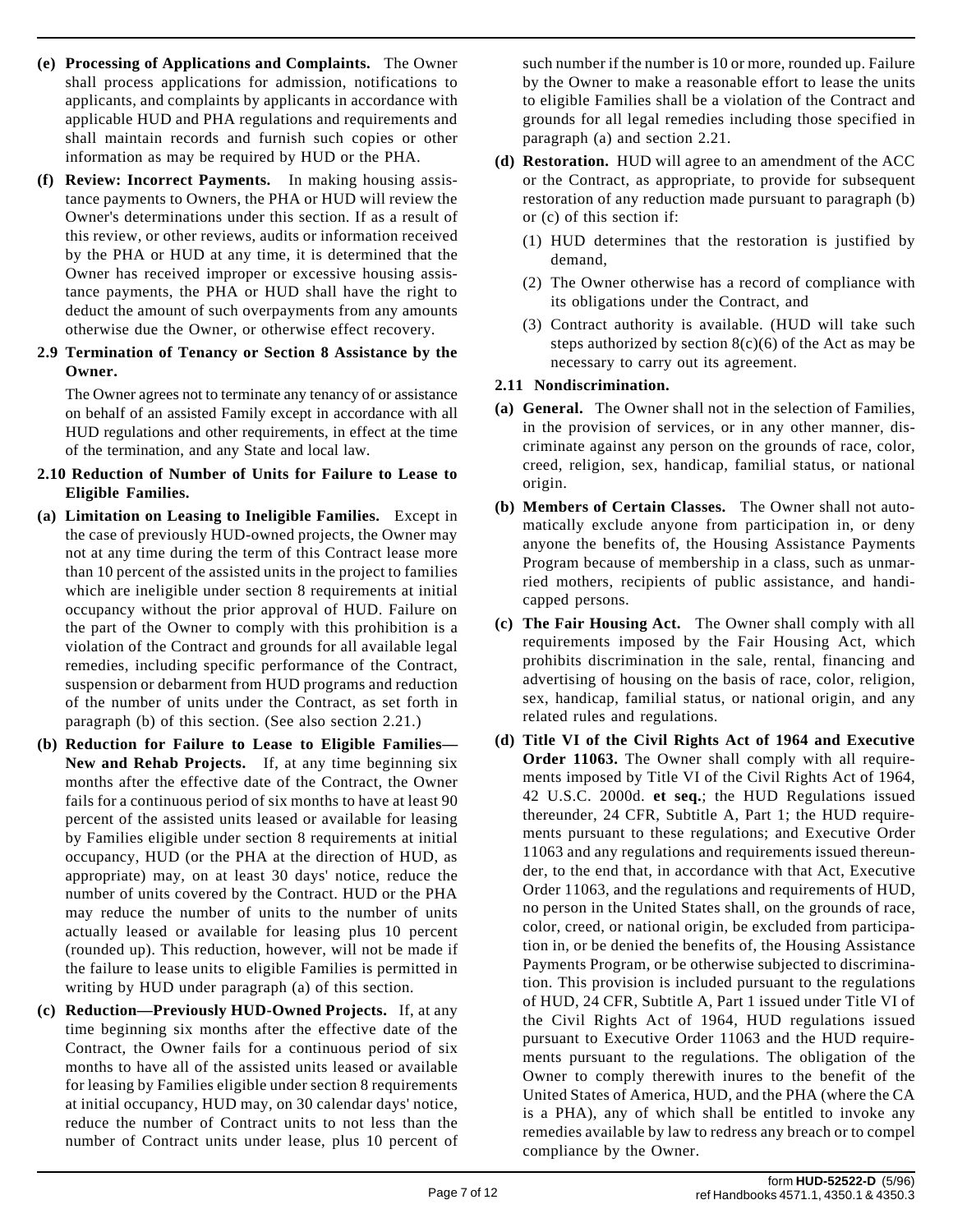- **(e) Section 504 of the Rehabilitation Act of 1973.** The Owner shall comply with all the requirements imposed by section 504 of the Rehabilitation Act of 1973, as amended, and any related rules and regulations. Section 504 provides that no qualified handicapped person shall, on the basis of handicap, be excluded from participation in, be denied the benefits of, or otherwise be subjected to discrimination under any program or activity which receives or benefits from Federal financial assistance. Accordingly, the Owner (1) shall not discriminate against any qualified handicapped person on the basis of handicap and (2) shall cause to be incorporated into all contracts executed in connection with this project a provision requiring compliance with rules and regulations issued pursuant to section 504. See also paragraph (f)(3) through (8) concerning Section 504 protections to employees with handicaps.
- (f) Employees of Owner.
	- (1) In carrying out the obligations under this Contract, the Owner will not discriminate against any employee or applicant for employment because of race, color, creed, religion, sex, handicap, familial status, or national origin. The Owner will take affirmative action to ensure that applicants are employed, and that employees are treated during employment, without regard to race, color, creed, religion, sex, handicap, familial status, or national origin. Such action shall include, but not be limited to, the following: employment, upgrading, demotion, or transfer; recruitment or recruitment advertising; layoff or termination; rates of pay or other forms of compensation; and selection for training, including apprenticeship.
	- (2) The Owner agrees to post in conspicuous places, available to employees and applicants for employment, notices to be provided by HUD setting forth the provisions of this nondiscrimination clause. The Owner will in all solicitations or advertisements for employees placed by or on behalf of the Owner state that all qualified applicants will receive consideration for employment without regard to race, color, creed, religion, sex, handicap, familial status, or national origin. The Owner will incorporate the foregoing requirements of this paragraph in all of its contracts for project work, except contracts for standard commercial supplies or raw materials, and will require all of its contractors for such work to incorporate such requirements in all subcontracts for project work.
	- (3) The Owner agrees not to limit, segregate, or classify applicants or employees in any way that adversely affects their opportunities or status because of handicap.
	- (4) The Owner agrees not to participate in a contractual or other relationship that has the effect of subjecting qualified applicants with handicaps or employees with handicaps to discrimination.
	- (5) The Owner agrees to make reasonable accommodation to the known physical or mental limitations of an otherwise qualified applicant with handicaps or employee with handicaps, unless the Owner can demonstrate that the accommodation would impose an undue hardship on the operation of its program.
- (6) The Owner agrees not to use any employment test or other selection criterion that screens out or tends to screen out individuals with handicaps unless:
	- (i) The Owner demonstrates that the test score or other selection criterion, as used by the Owner, is jobrelated for the position in question; and
	- (ii) The appropriate HUD official demonstrates that alternative job-related tests or criteria that tend to screen out fewer individuals with handicaps are unavailable.
- (7) The Owner agrees to comply with 24 CFR 8.12 and related HUD instructions when selecting and administering tests to avoid discrimination against individuals with handicaps.
- (8) The Owner agrees to comply with 24 CFR 8.13 and any related HUD instructions concerning preemployment inquiries.
- **(g) Age Discrimination Act of 1975.** The Owner shall comply with any rules and regulations issued or adopted by HUD under the Age Discrimination Act of 1975, as amended, 42 U.S.C. 6101 **et seq.**, which prohibits discrimination on the basis of age in programs and activities receiving Federal financial assistance.
- **2.12 Cooperation in Equal Opportunity Compliance Reviews.** The Owner and the PHA (where the CA is a PHA) agree to cooperate with HUD in the conducting of compliance reviews and complaint investigations pursuant to or permitted by all applicable civil rights statutes, Executive Orders, and rules and regulations.
- **2.13 Economic Opportunities for Low- and Very Low-Income Persons** (See section 1.4 for applicability of this section.)
- **(a)** The project assisted under this Contract is subject to the requirements of Section 3 of the Housing and Urban Development Act of 1968, 12 U.S.C. 1701u. Section 3 requires that the employment and other economic opportunities generated by Federal financial assistance for housing and community development programs shall, to the greatest extent feasible, be directed toward low- and very lowincome persons, particularly those who are recipients of government assistance for housing.
- **(b)** Notwithstanding any other provision of this Contract, the recipient shall carry out the provisions of Section 3 and the regulations issued by HUD as set forth in 24 CFR, Part 135, and all applicable rules and orders of HUD issued there under prior to the execution of this Contract. The requirements of the regulations include, but are not limited to, (1) implementing procedures designed to notify Section 3 residents about training and employment opportunities generated by Section 3 covered assistance and Section 3 business concerns about contracting opportunities generated by Section 3 covered assistance; (2) notifying potential contractors for Section 3 covered projects of the requirements of this part, and incorporating the Section 3 clause set forth in § 135.38 in all contracts; (3) facilitating the training and employment of Section 3 residents and the award of contracts to Section 3 business concerns by undertaking activities, as appropriate, to reach the goals set forth in § 135.30;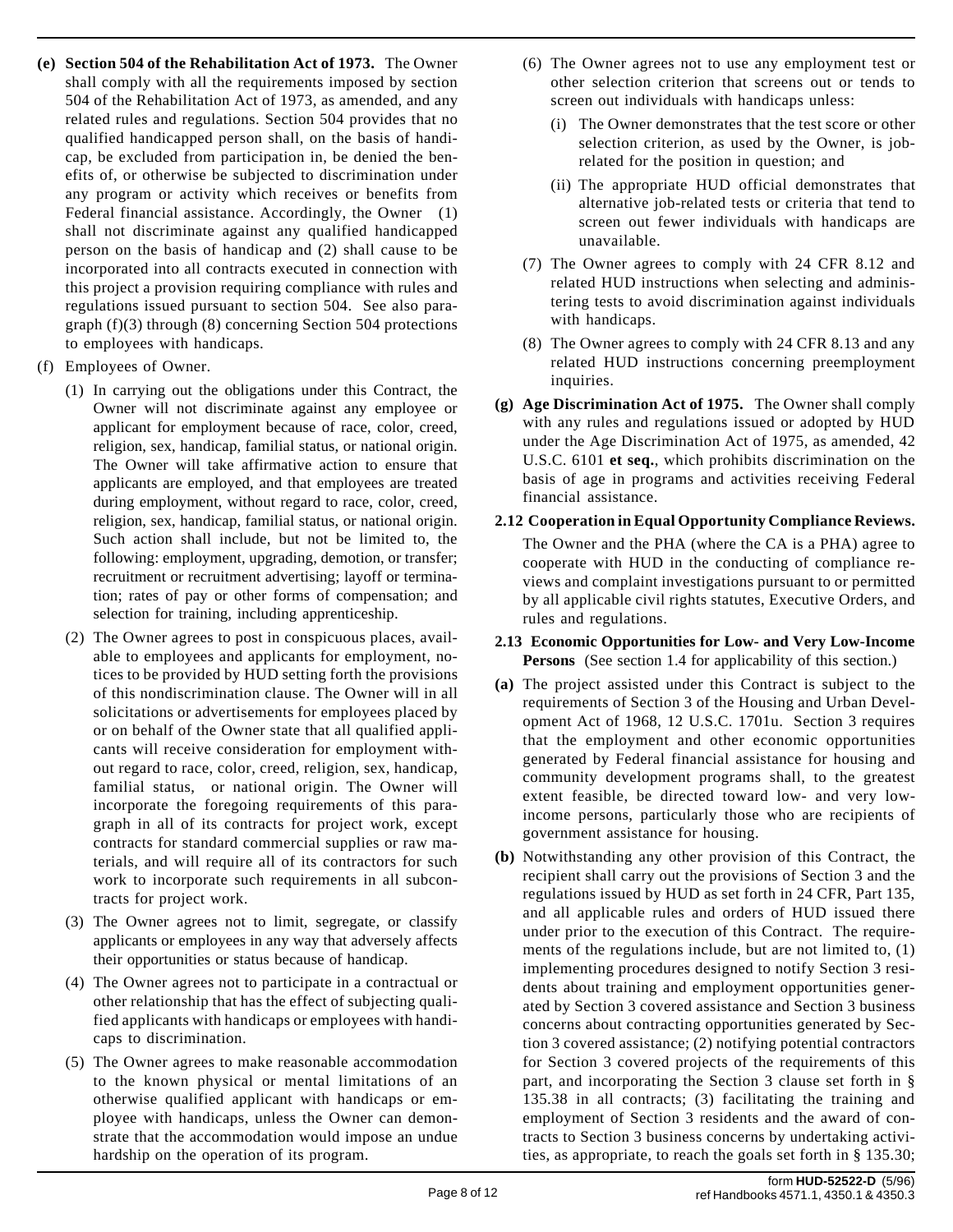(4) assisting and actively cooperating with the Assistance Secretary in obtaining the compliance of contractors and subcontractors with the requirements of this part, and refraining from entering into any contract with any contractor where the recipient has notice or knowledge that the contractor has been found in violation of the regulations in 24 CFR Part 135; (5) documenting actions taken to comply with the requirements of this part, the results of actions taken and impediments, if any; (6) A state or county which distributes funds for Section 3 covered assistance to units of local governments, to the greatest extent feasible, must attempt to reach the numerical goals set forth in 135.30 regardless of the number of local governments receiving funds from the Section 3 covered assistance which meet the thresholds for applicability set forth at 135.3. The State or county must inform units of local government to whom funds are distributed of the requirements of this part; assist local governments and their contractors in meeting the requirements and objectives of this part; and monitor the performance of local governments with respect to the objectives and requirements of this part.

- **(c)** All recipients shall cooperate fully and promptly with the Assistant Secretary in Section 3 compliance reviews, in investigations of allegations of noncompliance made under § 135.76, and with the distribution and collection of data and information that the Assistant Secretary may require in connection with achieving the economic objectives of Section 3. The recipient shall refrain from entering into a contract with any contractor after notification to the recipient by HUD that the contractor has been found in violation of the Section 3 regulations. The provisions of 24 CFR Part 24 apply to the employment, engagement of services, awarding of contracts or funding of any contractors or subcontractors during any period of debarment, suspension or otherwise ineligible status.
- **(d)** All section 3 covered contracts shall include the following clause (referred to as the section 3 clause):
	- A. The work to be performed under this contract is subject to the requirements of section 3 of the Housing and Urban Development Act of 1968, as amended, 12 U.S.C. 1701u (section 3). The purpose of section 3 is to ensure that employment and other economic opportunities generated by HUD assistance or HUD-assisted projects covered by section 3, shall, to the greatest extent feasible, be directed to low- and very low-income persons, particularly persons who are recipients of HUD assistance for housing.
	- B. The parties to this contract agree to comply with HUD's regulations in 24 CFR part 135, which implement section 3. As evidenced by their execution of this contract, the parties to this contract certify that they are under no contractual or other impediment that would prevent them from complying with the part 135 regulations.
	- C. The contractor agrees to send to each labor organization or representative of workers with which the contractor has a collective bargaining agreement or other understanding, if any, a notice advising the labor organization or workers' representative of the contractor's commit-

ments under this section 3 clause, and will post copies of the notice in conspicuous places at the work site where both employees and applicants for training and employment positions can see the notice. The notice shall describe the section 3 preference, shall set forth minimum number and job titles subject to hire, availability of apprenticeship and training positions, the qualifications for each; and the name and location of the person(s) taking applications for each of the positions; and the anticipated date the work shall begin.

- D. The contractor agrees to include this section 3 clause in every subcontract subject to compliance with regulations in 24 CFR part 135, and agrees to take appropriate action, as provided in an applicable provision of the subcontract or in this section 3 clause, upon a finding that the subcontractor is in violation of the regulations in 24 CFR part 135. The contractor will not subcontract with any subcontractor where the contractor has notice or knowledge that the subcontractor has been found in violation of the regulations in 24 CFR part 135.
- E. The contractor will certify that any vacant employment positions, including training positions, that are filled (1) after the contractor is selected but before the contract is executed, and (2) with persons other than those to whom the regulations of 24 CFR part 135 require employment opportunities to be directed, were not filled to circumvent the contractor's obligations under 24 CFR part 135.
- F. Noncompliance with HUD's regulations in 24 CFR part 135 may result in sanctions, termination of this contract for default, and debarment or suspension from future HUD assisted contracts.
- G. With respect to work performed in connection with section 3 covered Indian housing assistance, section 7(b) of the Indian Self-Determination and Education Assistance Act (25 U.S.C. 450e) also applies to the work to be performed under this contract. Section 7(b) requires that to the greatest extent feasible (i) preference and opportunities for training and employment shall be given to Indians, and (ii) preference in the award of contracts and subcontracts shall be given to Indian organizations and Indian-owned Economic Enterprises. Parties to this contract that are subject to the provisions of section 3 and section 7(b) agree to comply with section 3 to the maximum extent feasible, but not in derogation of compliance with section 7(b).
- **2.14 Flood Insurance.** (See section 1.4 for applicability.)

The Owner agrees that the project will be covered, during its anticipated economic or useful life, by flood insurance in an amount at least equal to its development or project cost (less estimated land cost) or to the maximum limit of coverage made available with respect to the particular type of property under the National Flood Insurance Act of 1968, whichever is less.

### **2.15 Clean Air Act and Federal Water Pollution Control Act. (See section 1.4 for applicability of this section.)**

**(a)** Definition. "Facility" means any building, plant, installation, structure, mine, vessel, or other floating craft, location,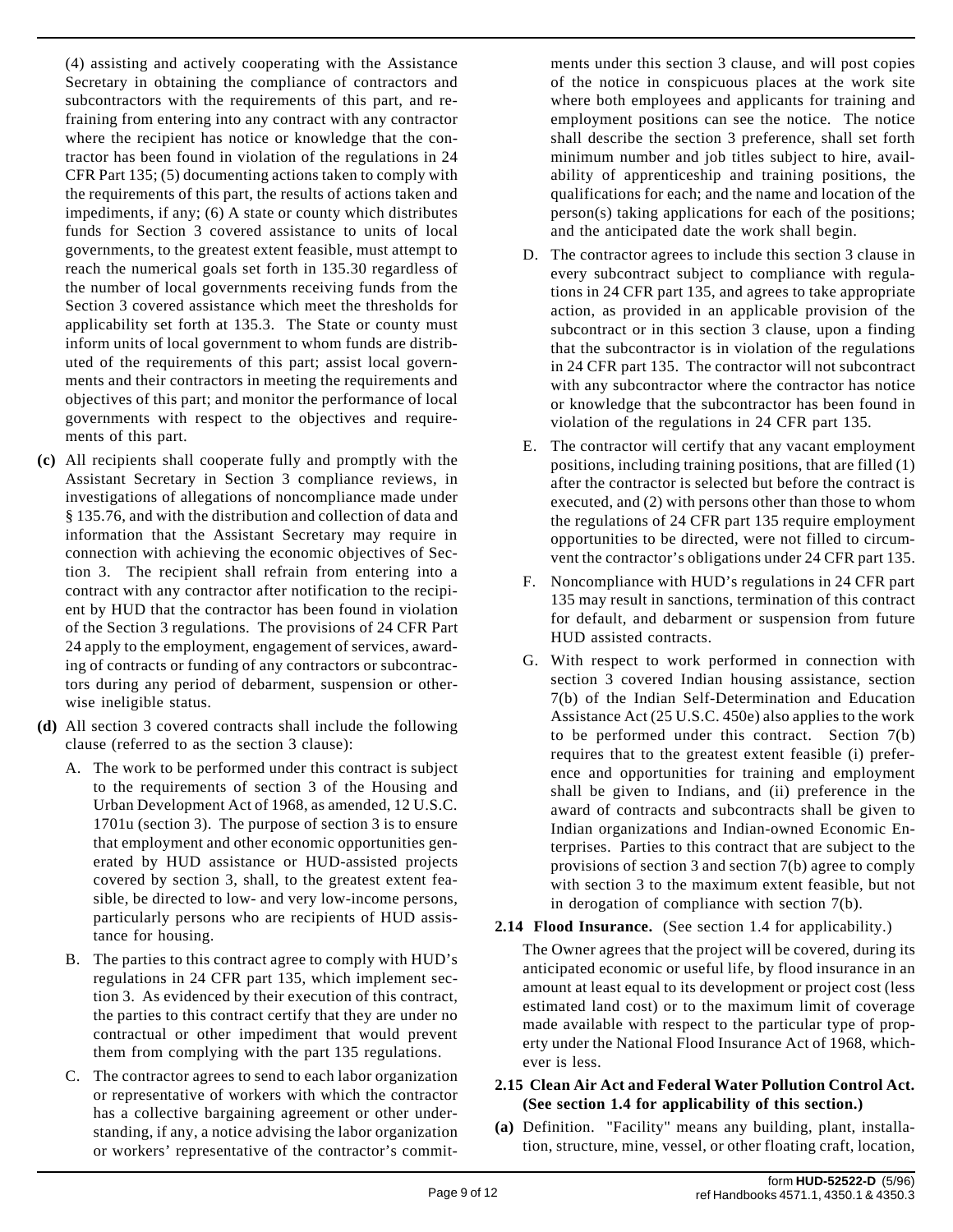or site of operations, owned, leased, or supervised by the Owner or any subcontractor, used in the performance of the contract or any subcontract. When a location or site of operations includes more than one building, plant, installation, or structure, the entire location or site shall be deemed a facility except when the Administrator, or a designee, of the Environmental Protection Agency (EPA) determines that independent facilities are collocated in one geographical area.

- **(b)** In compliance with regulations issued by the United States Environmental Protection Agency (EPA), 40 CFR Part 15, pursuant to the Clean Air Act, as amended ("Air Act"), 42 U.S.C. 7401, **et seq.**, the Federal Water Pollution Control Act, as amended ("Water Act"), 33 U.S.C. 1251, **et seq**., and Executive Order 11738, the Owner agrees to:
	- (1) Not utilize any facility in the performance of this contract or any subcontract which is listed on the EPA List of Violating Facilities pursuant to Part 15 of the regulations for the duration of time that the facility remains on the list;
	- (2) Promptly notify HUD if a facility the Owner intends to use in the performance of this contract is on the EPA List of Violating Facilities or the Owner knows that it has been recommended to be placed on the List;
	- (3) Comply with all requirements of the Air Act and the Water Act, including the requirements of Section 114 of the Air Act and Section 308 of the Water Act, and all applicable clean air and clean water standards; and
	- (4) Include or cause to be included the provisions of this clause in every subcontract, and take such action as HUD may direct as a means of enforcing such provisions.

### **2.16 Reports and Access to Premises and Records.**

- **(a)** The Owner shall furnish any information and reports pertinent to this Contract as reasonably may be required from time to time by HUD and the PHA (where the CA is a PHA).
- **(b)** The Owner shall permit HUD and the PHA (where the CA is a PHA) or any of their duly authorized representatives to have access to the premises and, for the purpose of audit and examination, to have access to any books, documents, papers and records of the Owner that are pertinent to compliance with this Contract, including the verification of information pertinent to the housing assistance payments.

# **2.17 Disputes.**

# **(a) Private-Owner/PHA Projects.**

- (1) Any dispute concerning a question of fact arising under this Contract which cannot be resolved by the PHA and the Owner may be submitted by either party to the HUD Field Office which will promptly make a decision and furnish a written copy to the Owner and the PHA.
- (2) The decision of the Field Office will not be reviewable unless, within 30 calendar days from the date of receipt of the Field Office's determination, either party mails or otherwise furnishes to HUD a written appeal with written justification addressed to the Secretary of Housing and Urban Development. Both parties shall proceed diligently with the performance of the Contract and in accordance with the decision of the Field Office pending resolution of the appeal.

**(b) Private-Owner/HUD or PHA-Owner/HUD Projects.** Any dispute concerning a question of fact arising under this Contract which cannot be resolved by agreement between the HUD Field Office and the Owner may be submitted by the Owner to the Secretary of Housing and Urban Development. Both parties shall proceed diligently with the performance of the Contract and in accordance with the decision of the Field Office, pending resolution of the appeal.

# **2.18 Interest of Local Public Officials and Employees when PHA has an Interest in the Contract.**

If a PHA is a party to or has an interest in this contract, no member, officer, or employee of the PHA; no member of the governing body of the locality (city or county) in which the project is situated or in which the PHA was activated; and no other public official of such locality or localities who exercises any functions or responsibilities with respect to the project, shall have any interest, direct or indirect, in this Contract or in any proceeds or benefits arising from it during his/her tenure or for one year thereafter. This provision may be waived by HUD for good cause.

# **2.19 Interest of Member of or Delegate to Congress.**

No member of or delegate to the Congress of the United States of America or resident commissioner shall be admitted to any share or part of this Contract or to any benefits which may arise from it.

# **2.20 Assignment, Sale or Foreclosure.**

- **(a)** The Owner agrees that it has not made and will not make any sale, assignment, or conveyance or transfer in any fashion, of this Contract, the Agreement, the ACC (if applicable), or the project or any part of them or any of its interest in them, without the prior written consent of HUD (and the PHA where it is the CA). However, in the case of an assignment as security for the purpose of obtaining financing of the project, HUD (and the PHA where it is the CA) shall consent in writing if HUD has approved the terms of the financing.
- **(b)** The Owner agrees to notify HUD (and the PHA where it is the CA) promptly of any proposed action covered by paragraph (a) of this section. The Owner further agrees to request the prior written consent of HUD (and the PHA where it is the CA).
- **(c)** (1) For purposes of this section, a sale, assignment, conveyance, or transfer includes but is not limited to one or more of the following:
	- (i) A transfer by the Owner, in whole or in part,
	- (ii) A transfer by a party having a substantial interest in the Owner,
	- (iii) Transfers by more than one party of interests aggregating a substantial interest in the Owner,
	- (iv) Any other similarly significant change in the ownership of interests in the Owner, or in the relative distribution of interests by any other method or means, and
	- (v) Any refinancing by the Owner of the project.
	- (2) An assignment by the Owner to a limited partnership, in which no limited partner has a 25 percent or more interest and of which the Owner is the sole general partner, shall not be considered an assignment, conveyance, or transfer.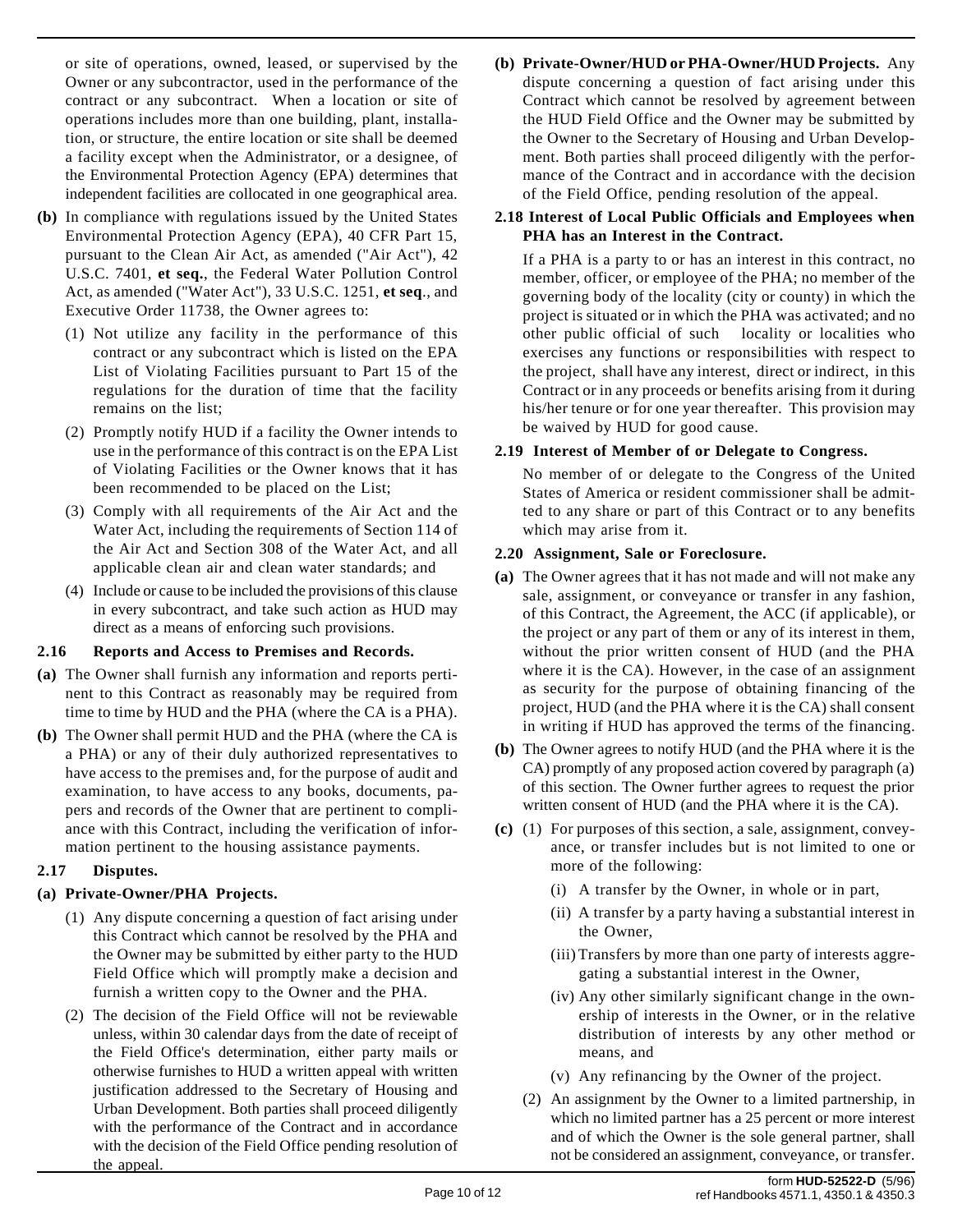An assignment by one or more general or limited partners of a limited partnership interest to a limited partner, who will have no more than a 25 percent interest, shall not be considered an assignment, conveyance, or transfer.

- (3) The term "substantial interest" means the interest of any general partner, any limited partner having a 25 percent or more interest in the organization, any corporate officer or director, and any stockholder having a 10 percent or more interest in the organization.
- **(d)** The Owner and the party signing this Contract on behalf of the Owner represent that they have the authority of all of the parties having ownership interests in the Owner to agree to this provision on their behalf and to bind them with respect to it.
- **(e)** Except where otherwise approved by HUD, this Contract, the Agreement, and the ACC (if applicable) shall continue in effect and housing assistance payments will continue in accordance with the terms of the Contract in the event:
	- (1) Of assignment, sale, or other disposition of the project or this Contract, the Agreement, or the ACC,
	- (2) Of foreclosure, including foreclosure by HUD,
	- (3) Of assignment of the mortgage or deed in lieu of foreclosure,
	- (4) The PHA or HUD takes over possession, operation or ownership,
	- (5) The Owner prepays the mortgage.

### **2.21 Defaults by PHA and/or Owner.**

- **(a) Rights of Owner if PHA Defaults under Contract** (for Private-Owner/PHA Projects).
	- (1) **Events of Default.** The occurrence of any of the following events, if the Owner is not in default, is defined as a default under the ACC:
		- (i) If the PHA fails to perform or observe any term or condition of this Contract;
		- (ii) If the Contract is held to be void, voidable, or ultra vires;
		- (iii) If the power or right of the PHA to enter into the Contract is drawn into question in any legal proceeding; or
		- (iv) If the PHA asserts or claims that the Contract is not binding upon the PHA for any such reason.
	- (2) **Owner Request for HUD Determination of Default.** If the Owner believes that an event as specified in paragraph  $(a)(1)$  has occurred, and the Owner is not in default, the Owner may, within 30 days of the initial occurrence of the event:
		- (i) Notify HUD of the occurrence of the event;
		- (ii) Provide supporting evidence of the default and of the fact that the Owner is not in default; and
		- (iii) Request HUD to determine whether there has been a default.
	- (3) **HUD Determination of Default and Curing of Default.** HUD, after notice to the PHA giving it a reasonable opportunity to take corrective action, or to demonstrate that it is not in default, shall make a determination

whether the PHA is in default and whether the Owner is not in default. If HUD determines that the PHA is in default and that the Owner is not, HUD shall take appropriate action to require the PHA to cure the default. If necessary for the prompt continuation of the project, HUD shall assume the PHA's rights and obligations under the Contract, including any funds. HUD shall continue to pay annual contributions with respect to the units covered by this Contract in accordance with the ACC and this Contract until reassigned to the PHA. All rights and obligations of the PHA assumed by HUD will be returned as constituted at the time of the return:

- (i) When HUD is satisfied that all defaults have been cured and that the project will thereafter be administered in accordance with all applicable requirements, or
- (ii) When the Contract is at an end, whichever occurs sooner.
- (4) **Enforcement by Owner.** The provisions of this paragraph (a) are made for the benefit of the Owner, the lender, the PHA where it is the lender and then only in its capacity as lender, and the Owner's other assignees, if any, who have been specifically approved by HUD prior to the assignment. These provisions shall be enforceable by these parties against HUD by suit at law or in equity.

### **(b) Rights of PHA and HUD if Owner Defaults under Contract.**

- (1) **Events of Default.** A default by the Owner under this Contract shall result if:
	- (i) The Owner has violated or failed to comply with any provision of, or obligation under, this Contract or of any Lease, including failure to correct any deficiencies identified by the CA in connection with any annual or other inspection; or
	- (ii) The Owner has asserted or demonstrated an intention not to perform some or all of its obligations under this Contract or under any Lease; or
	- (iii) For projects with mortgages insured by HUD or loans made by HUD, the Owner has violated or failed to comply with the regulations for the applicable insurance or loan program, with the insured mortgage, or with the regulatory agreement; or the Owner has filed any false statement or misrepresentation with HUD in connection with the mortgage insurance or loan.
- (2) **CA Determination of Default.** Upon a determination by the CA that a default has occurred, the CA shall notify the Owner and the lender, with a copy to HUD where the CA is a PHA, of
	- (i) The nature of the default,
	- (ii) The actions required to be taken and the remedies to be applied on account of the default (including actions by the Owner and/or the lender to cure the default), and
	- (iii) The time within which the Owner and/or the lender shall respond with a showing that all the required actions have been taken.